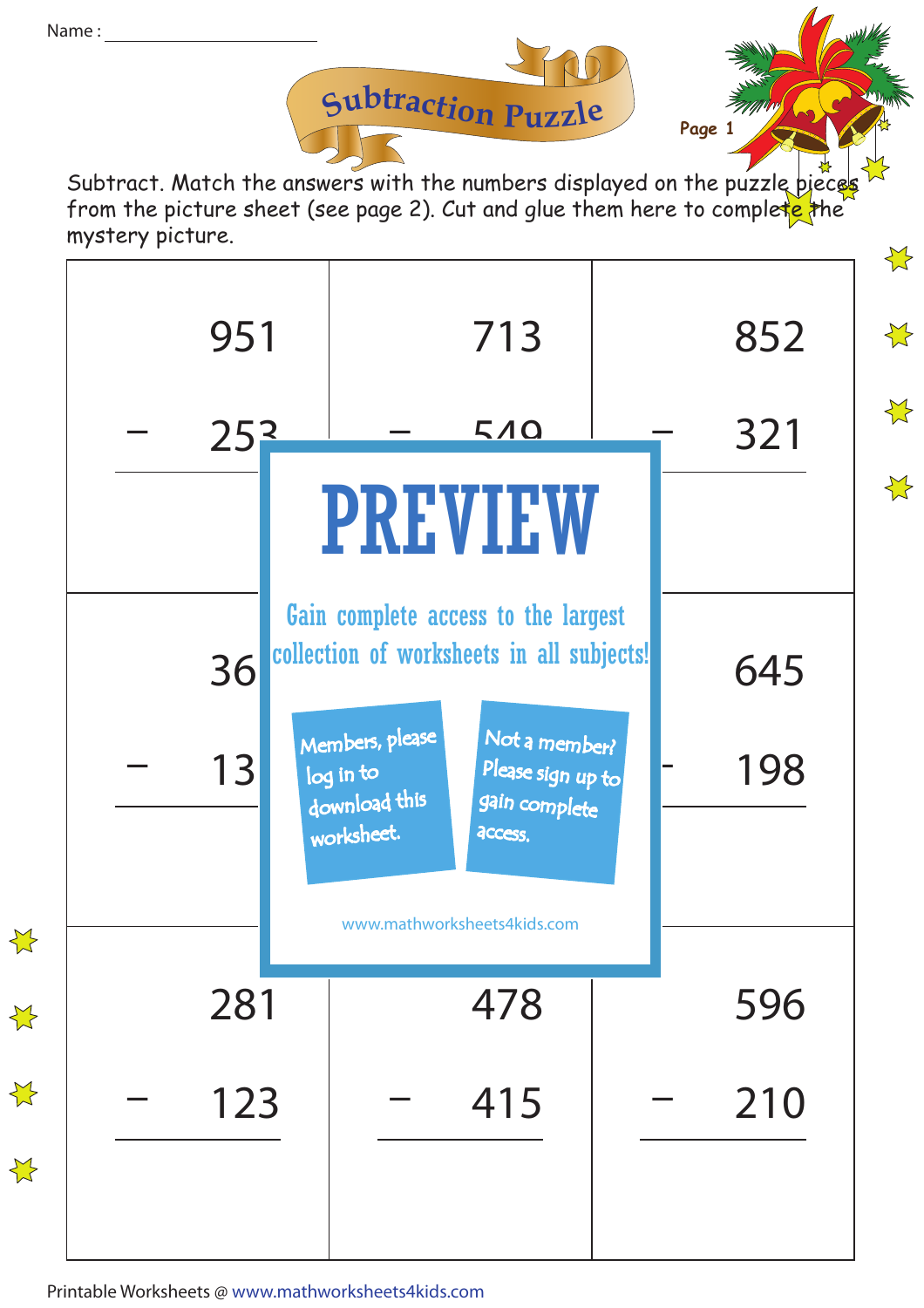





Printable Worksheets @ www.mathworksheets4kids.com **424 262 223 100**